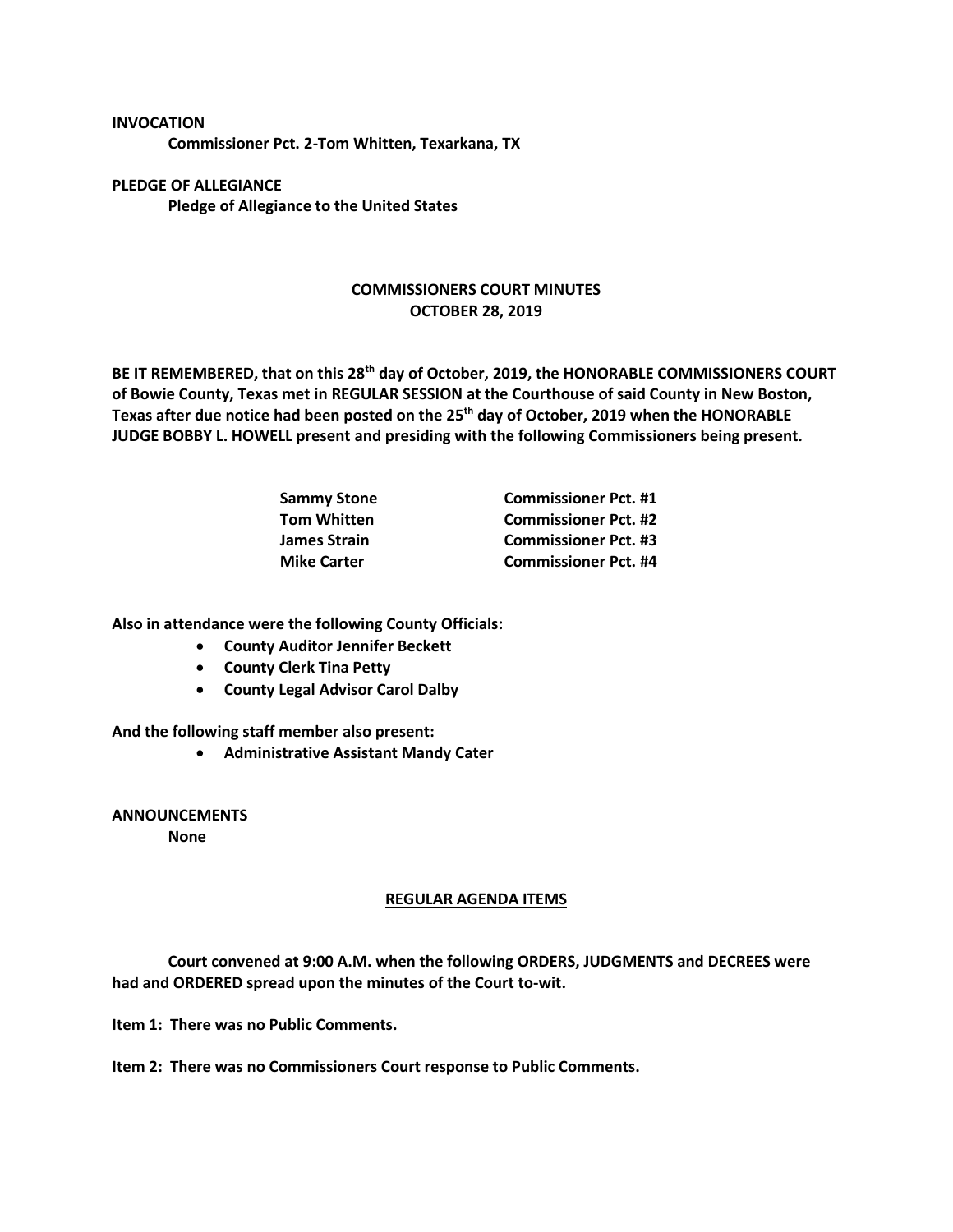- **Item 3: On this 28th day of October, 2019, a motion was made by Commissioner Mike Carter and duly second by Commissioner Tom Whitten to give permission to advertise for the Forensic Autopsy Transport bids. Motion was put to a vote and all Commissioners voted yes and none voted no. Motion carried.**
- **Item 4: On this 28th day of October, 2019, a motion was made by Commissioner Mike Carter and duly second by Commissioner James Strain to give permission to advertise for a Contractor for the Bowie County Correctional Center. Motion was put to a vote and all Commissioners voted yes and none voted no. Motion carried.**
- **Item 5: On this 28th day of October, 2019, a motion was made by Commissioner Mike Carter and duly second by Commissioner Tom Whitten to give permission to advertise for a Health Insurance provider. Motion was put to a vote and all Commissioners voted yes and none voted no. Motion carried.**
- **Item 6: On this 28th day of October, 2019, a motion was made by Commissioner James Strain and duly second by Commissioner Sammy Stone to declare the items listed by the Sheriff as surplus for future sale from the Sheriff's inventory. Motion was put to a vote and all Commissioners voted yes and none voted no. Motion carried.**
- **Item 7: On this 28th day of October, 2019, a motion was made by Commissioner Mike Carter and duly second by Commissioner James Strain to approve the purchase of three (3) Caterpillar 140M3 graders from Caterpillar Financial for Precinct 4. Motion was put to a vote and all Commissioners voted yes and none voted no. Motion carried.**
- **Item 8: On this 28th day of October, 2019, a motion was made by Commissioner Sammy Stone and duly second by Commissioner Mike Carter to cast all the votes for Tom Whitten to the Board of Directors for the Bowie Central Appraisal District for the 2020-2021 term. Motion was put to a vote and all Commissioners voted yes and none voted no. Motion carried.**
- **Item 9: On this 28th day of October, 2019, a motion was made by Commissioner Mike Carter and duly second by Commissioner Sammy Stone to accept the 2020 Bowie County Resolution Indigent Defense Grant Program. Motion was put to a vote and all Commissioners voted yes and none voted no. Motion carried.**
- **Item 10: On this 28th day of October, 2019, a motion was made by Commissioner Sammy Stone and duly second by Commissioner Mike Carter to appoint Jami Duran to the Community Healthcore Board of Directors. Motion was put to a vote and all Commissioners voted yes and none voted no. Motion carried.**